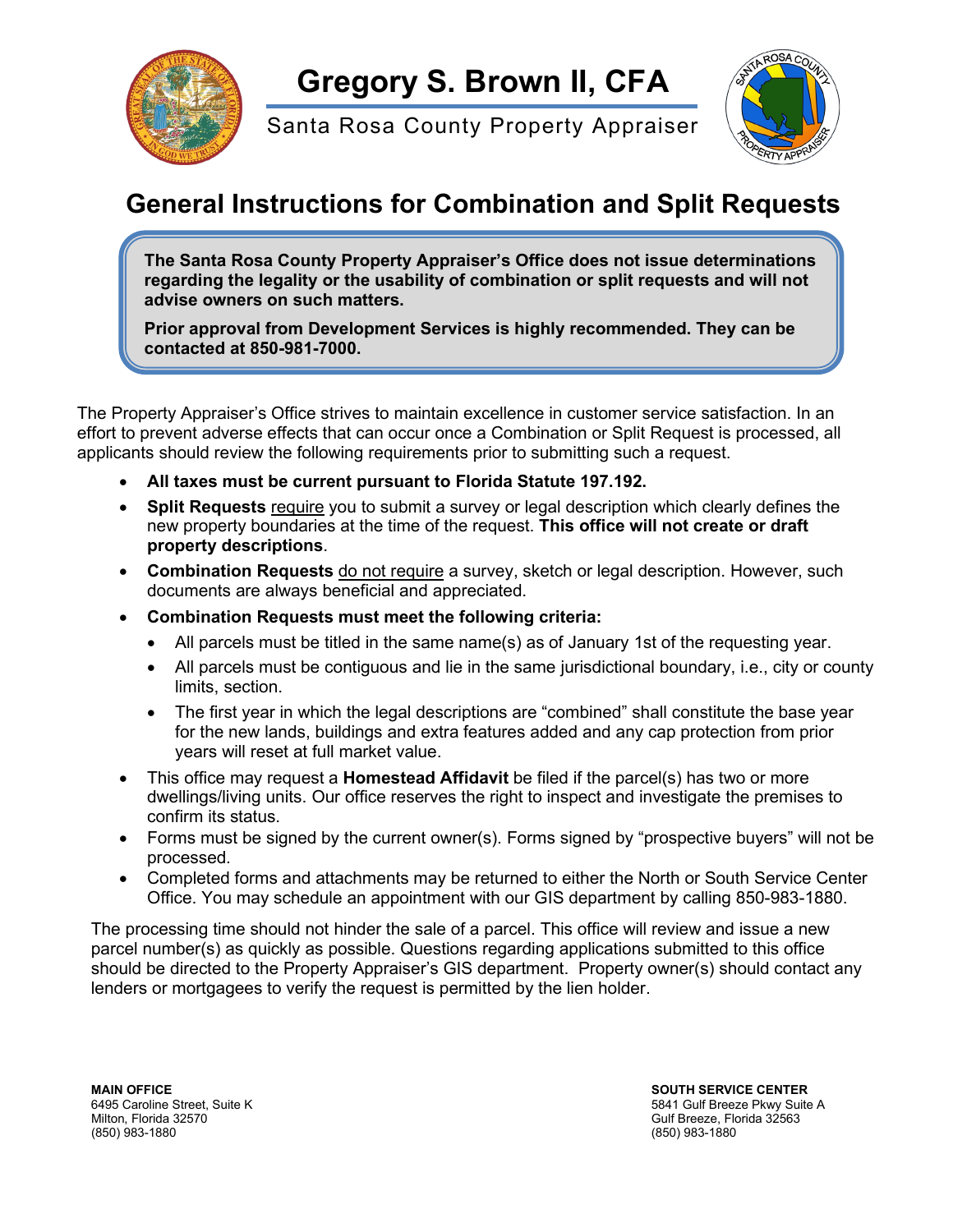

Santa Rosa County Property Appraiser



## **IMPORTANT NOTICES**

- **Pursuant to Florida Statute 197.192, the Property Appraiser's Office will not split or combine parcels until all taxes due have been paid to the Tax Collector's Office.** This agency is not responsible for any delinquent taxes, penalties, interest or fees which can occur and accrue due to negligence on the part of the property owner(s) or other interested parties involved with the said request.
- **Combining or splitting property may result in an increase in your taxes due to the removal of the assessment limitations under Florida Statute 193.155 or 193.1555, respectively (the "capped value").**
- **A reversal of the Combination or Split will not restore the capped value lost due to the combination or split.**
- Combining additional lands to a parcel that is currently benefiting from a homestead or an institutional exemption will not necessarily decrease parcel value. The existing "cap" will remain on the parcel with the original exemption. According to Florida Statutes, the existing "cap" for the newly added parcel(s) will reset at full market value.
- If the property is encumbered by a mortgage or lien, it is the owner's responsibility to seek approval from the mortgagee or lien holder **prior** to submitting any changes to the property involving a split or combination request.
- A Combination or Split request processed by the Property Appraiser's Office is for taxing purposes only and does not imply legality of the land change being requested, nor the legality for such parcel(s) to be conveyed via land title, nor the suitability for such parcel(s) to be developed. Applicants should contact Development Services for questions concerning current and future property development regulations at 850-981-7000.
- Parcels currently receiving an AG (Agricultural) Classification, subject to this request, will be reviewed to ensure the property still meets the classification guidelines.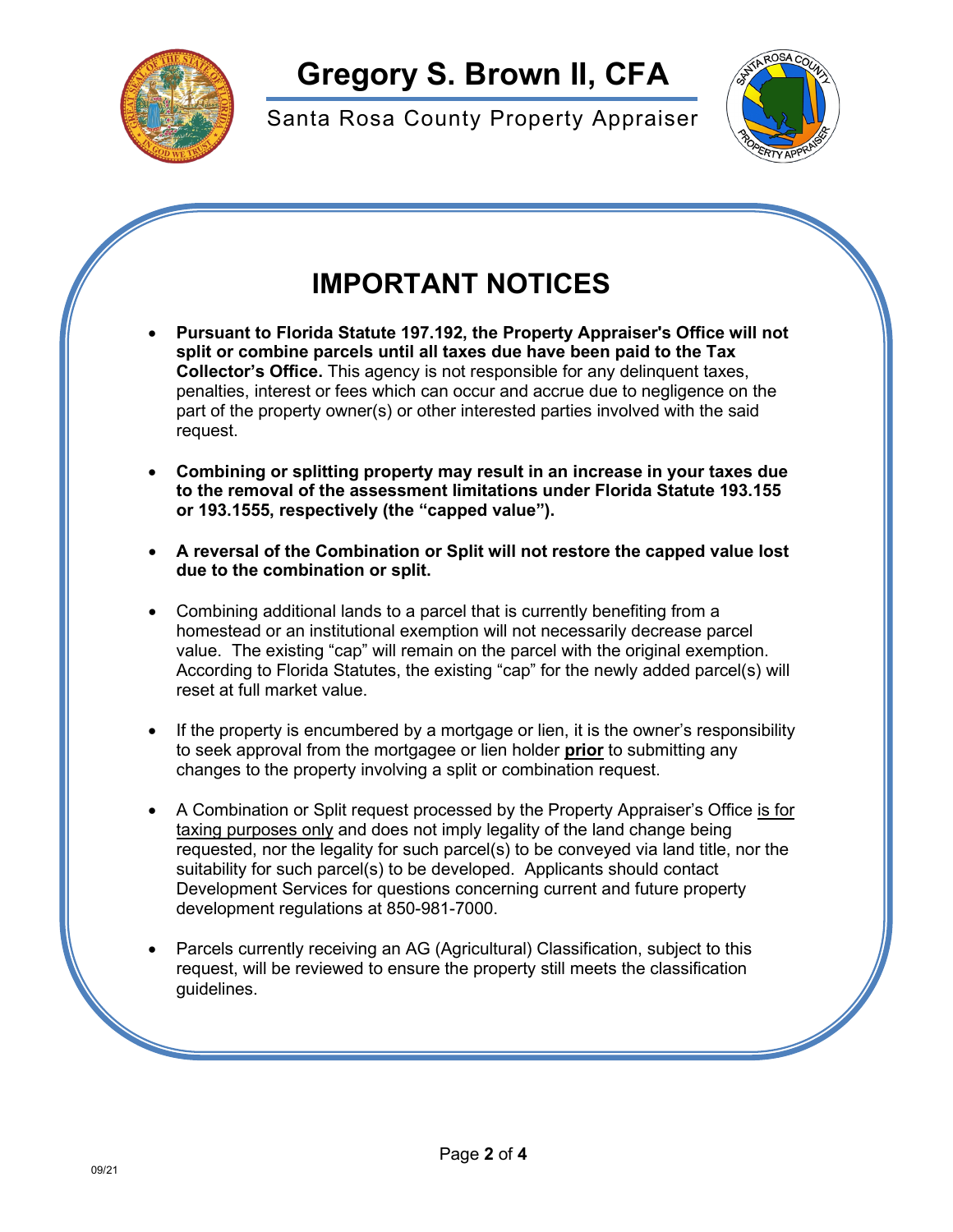|     | Sa |
|-----|----|
|     |    |
| Dai | w. |

anta Rosa County Property Appraiser



## **Parcel Split or Combination Request Form**

| Address:                                                                                                                                                                                                                       |                     | <u>. Andreas Andreas Andreas Andreas Andreas Andreas Andreas Andreas Andreas Andreas Andreas Andreas Andreas Andr</u> |                                                                            |  |  |  |
|--------------------------------------------------------------------------------------------------------------------------------------------------------------------------------------------------------------------------------|---------------------|-----------------------------------------------------------------------------------------------------------------------|----------------------------------------------------------------------------|--|--|--|
| Email:<br>Phone:<br><u> 1980 - Andrea Andrew Amerikaanse kommunister (</u>                                                                                                                                                     |                     |                                                                                                                       |                                                                            |  |  |  |
|                                                                                                                                                                                                                                |                     | <b>Combination Request</b>                                                                                            |                                                                            |  |  |  |
| $\bullet$                                                                                                                                                                                                                      |                     |                                                                                                                       | List all current parcel number(s) under the column titled Parcel Number.   |  |  |  |
| <b>Parcel Status</b>                                                                                                                                                                                                           | <b>Exemption</b>    | <b>Exempt Type</b>                                                                                                    | <b>Parcel Number</b>                                                       |  |  |  |
| Vacant O Improved                                                                                                                                                                                                              | Yes / No            |                                                                                                                       |                                                                            |  |  |  |
| Vacant $\bigcap$ Improved Yes / No                                                                                                                                                                                             |                     |                                                                                                                       |                                                                            |  |  |  |
| $\bigcirc$ Vacant $\bigcirc$ Improved Yes / No                                                                                                                                                                                 |                     |                                                                                                                       |                                                                            |  |  |  |
|                                                                                                                                                                                                                                |                     | <b>Split-Out Request</b>                                                                                              |                                                                            |  |  |  |
| <b>Parcel Status</b>                                                                                                                                                                                                           | <b>Survey/Legal</b> |                                                                                                                       | <b>Parent Parcel Number</b>                                                |  |  |  |
|                                                                                                                                                                                                                                |                     | <b>Description Included</b>                                                                                           |                                                                            |  |  |  |
| Vacant<br>$\bigcirc$ Improved                                                                                                                                                                                                  | Yes / No            |                                                                                                                       | the control of the control of the control of the control of the control of |  |  |  |
|                                                                                                                                                                                                                                |                     | <b>Additional Questions?</b>                                                                                          |                                                                            |  |  |  |
| Are all tax payments current on all parcels? $\bigcirc$ Yes                                                                                                                                                                    |                     |                                                                                                                       | No                                                                         |  |  |  |
| Are any parcels encumbered by a mortgage or lien?                                                                                                                                                                              |                     |                                                                                                                       | $\bigcap$ Yes<br>No                                                        |  |  |  |
| Are any parcels classified as agriculture or other classified use? $\bigcirc$ Yes                                                                                                                                              |                     |                                                                                                                       | ()No                                                                       |  |  |  |
| Effective for Roll Year: Received by: The Contract of the Contract of the Contract of the Contract of the Contract of the Contract of the Contract of the Contract of the Contract of the Contract of the Contract of the Cont |                     |                                                                                                                       | Date:                                                                      |  |  |  |